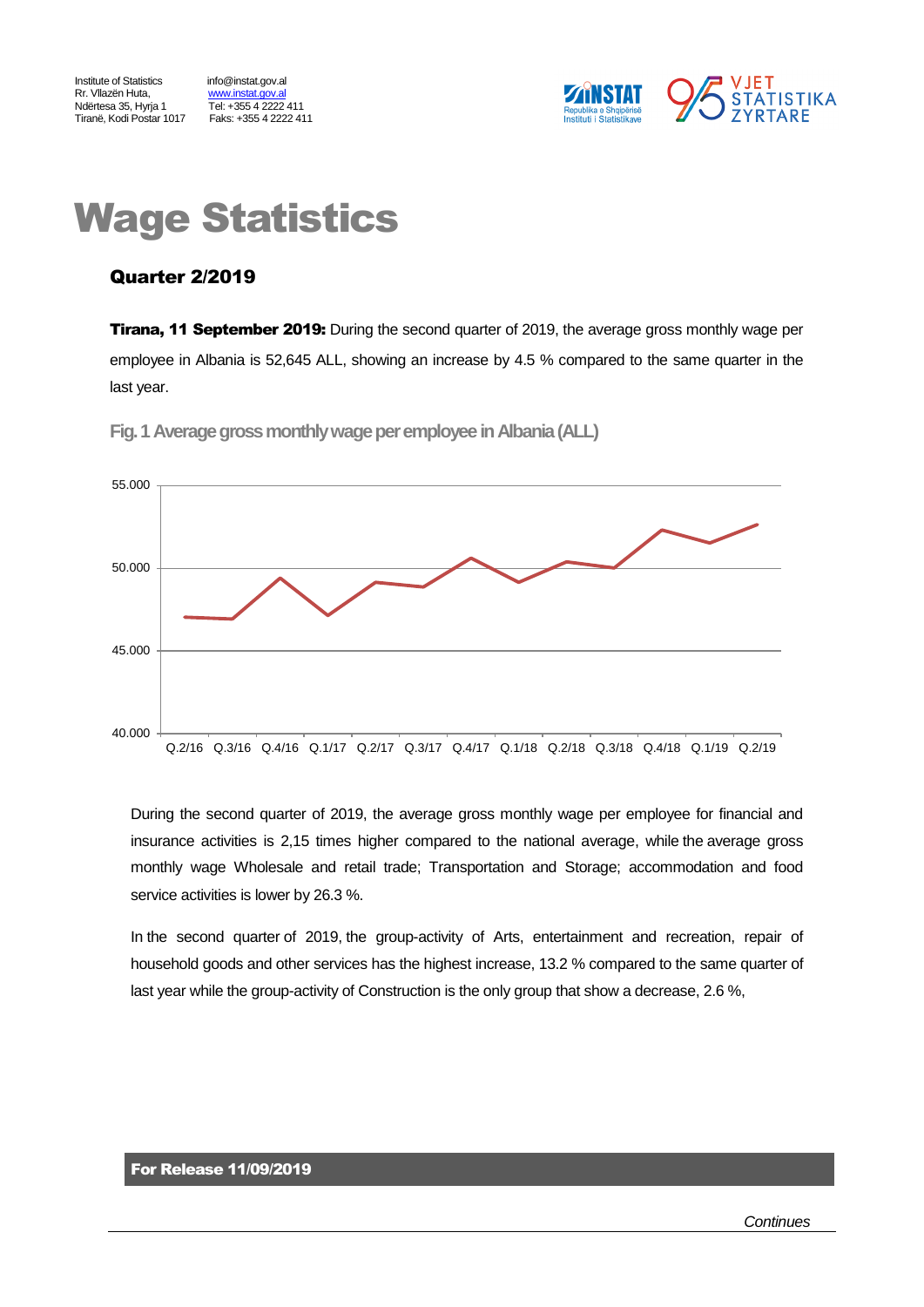**Fig. 2 Average gross monthly wage by economic activities(ALL)**



During the second quarter of 2019, the average gross monthly wage for Managers is higher by 90 % compared to the national average, while for Elementary Occupations is lower by 39.3 %.

In the second quarter 2019, the group-occupation of Clerical Support Workers has the highest increase, 7.7 % compared to the same quarter of 2018, while the group-occupation of employees in Managers has the lowest increase, with 0.01 %.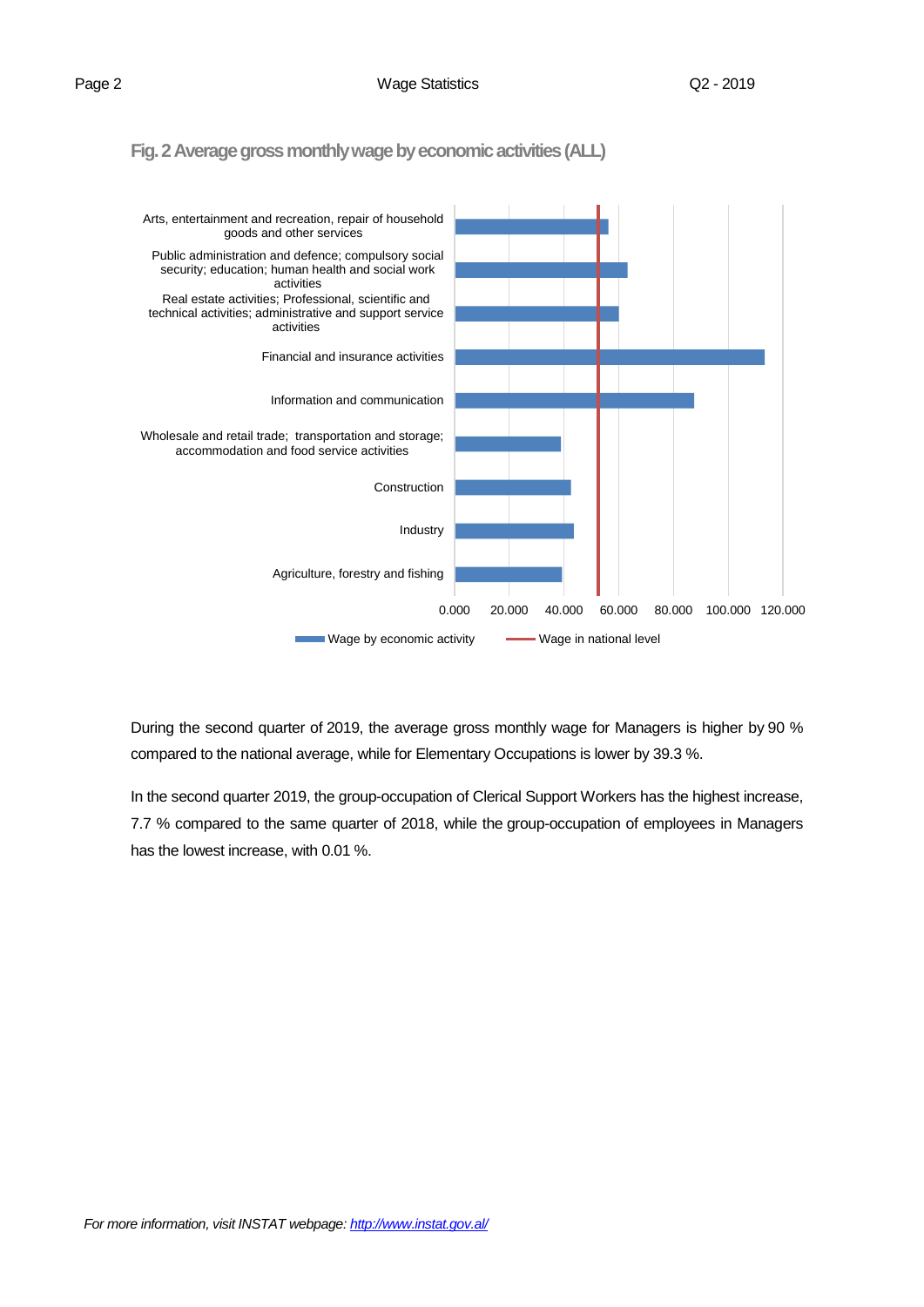**Fig. 3Average gross monthly wage by group-occupations(ALL)**



Tab. 1 Average gross monthly wage per employee and approved minimum wage (ALL)

| <b>Description</b>                                     | Q.2/16 | Q.3/16' | Q.4/16 | Q.1/1  | Q.2/1  | Q.3/1  | Q.4/17 | Q.1/18 | Q.2/18 | Q.3/18 | Q.4/18 | Q.1/19 | Q.2/19 |
|--------------------------------------------------------|--------|---------|--------|--------|--------|--------|--------|--------|--------|--------|--------|--------|--------|
| Average gross monthly wage per<br>employee             | 47.038 | 46.933  | 49.409 | 47.143 | 49.150 | 48.863 | 50.614 | 49.145 | 50.392 | 50.015 | 52.312 | 51.531 | 52.645 |
| Average monthly wage per<br>employee in public sector  | 54.500 | 54.550  | 54.600 | 56.500 | 60.500 | 60.650 | 61.600 | 59.728 | 60.595 | 60.494 | 63.276 | 61.384 | 63.207 |
| Average monthly wage per<br>employee in private sector | 43.161 | 42.851  | 45.792 | 42.853 | 43,997 | 43,630 | 45.631 | 44.796 | 45.667 | 45.274 | 47.299 | 46.982 | 47,894 |
| Approved minimum wage                                  | 22,000 | 22.000  | 22.000 | 22.000 | 24.000 | 24.000 | 24,000 | 24.000 | 24.000 | 24.000 | 24.000 | 26.000 | 26,000 |

*Source of information: General Directorate of Taxation, social insurance contributors; INSTAT's calculation*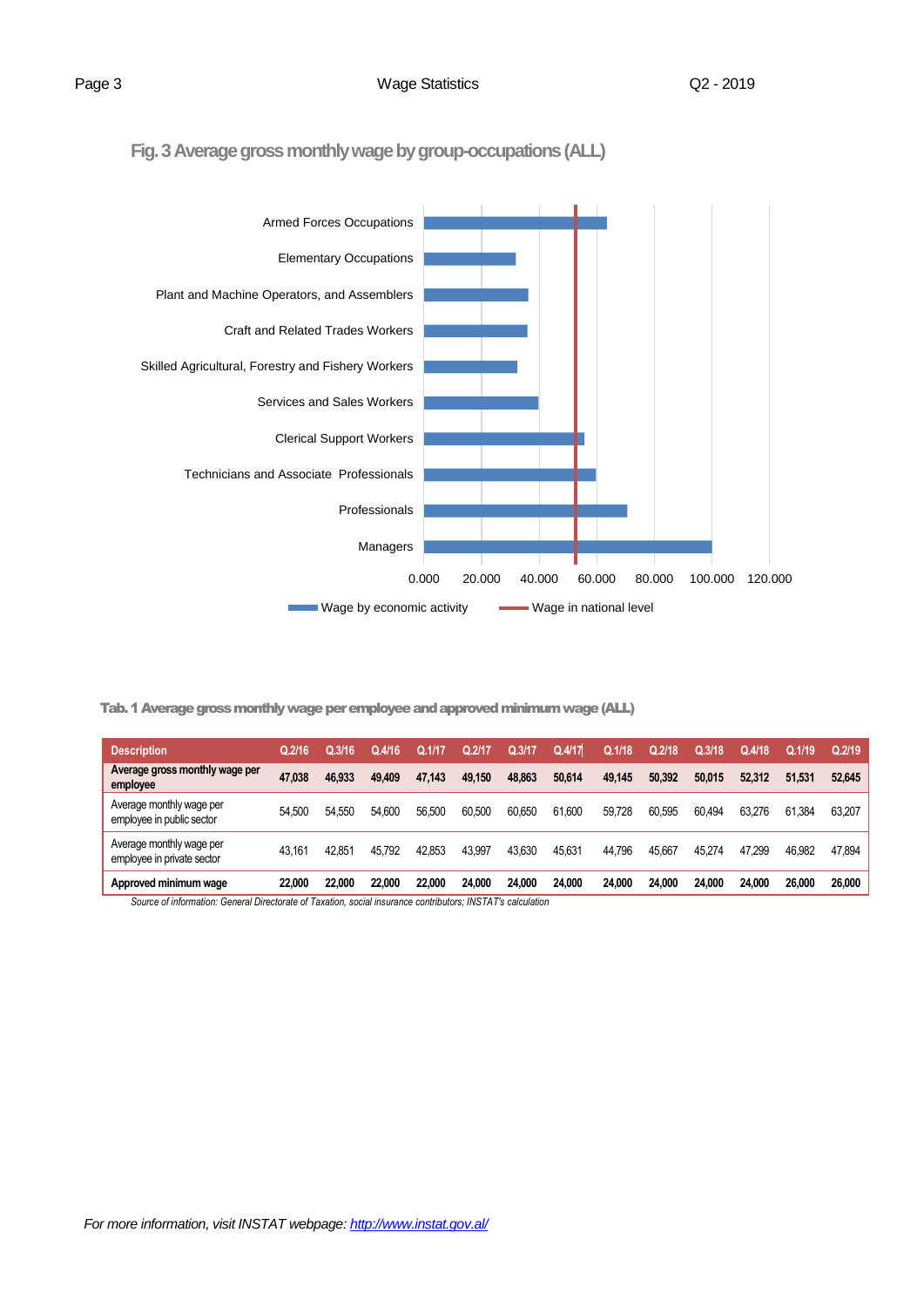### Page 4 Case Contract Contract Contract Contract Contract Contract Contract Contract Contract Contract Contract Contract Contract Contract Contract Contract Contract Contract Contract Contract Contract Contract Contract Con

Tab. 2 Average gross monthly wage per employee by economic activity(ALL)

| <b>NACE</b><br>Rev <sub>2</sub><br>(sections) | <b>Economic</b><br>activity by<br><b>NACE Rev2</b>                                                                                            | Q.2/16  | Q.3/16 | Q.4/16  | Q.1/17 | Q.2/17  | Q.3/17 | Q.4/17  | Q.1/18  | Q.2/18  | Q.3/18  | Q.4/18  | Q.1/19  | Q.2/19  |
|-----------------------------------------------|-----------------------------------------------------------------------------------------------------------------------------------------------|---------|--------|---------|--------|---------|--------|---------|---------|---------|---------|---------|---------|---------|
|                                               | <b>Total</b>                                                                                                                                  | 47,038  | 46,933 | 49,409  | 47,143 | 49,150  | 48,863 | 50,614  | 49,145  | 50,392  | 50,015  | 52,312  | 51,532  | 52,645  |
| Α                                             | Agriculture,<br>forestry and fishing                                                                                                          | 33,944  | 34,292 | 35,065  | 34,621 | 36,657  | 36,489 | 37,187  | 36,822  | 36,961  | 36,334  | 37,343  | 37,956  | 39,313  |
| B, C, D, E                                    | Industry                                                                                                                                      | 39,158  | 40,193 | 42,451  | 39,247 | 39,688  | 39,911 | 42,615  | 41,023  | 41,464  | 41,711  | 44,672  | 43.463  | 43,607  |
| F                                             | Construction                                                                                                                                  | 40,827  | 41,042 | 44,225  | 42,394 | 42,612  | 43,354 | 44,015  | 43,630  | 43,654  | 43,749  | 43,475  | 42,428  | 42,521  |
| G.H.I                                         | Wholesale and<br>retail trade:<br>transportation and<br>storage;<br>accommodation<br>and food service<br>activities                           | 33.622  | 33,545 | 35,483  | 33,553 | 34,560  | 34,788 | 35,501  | 35,375  | 36,561  | 36,555  | 38,292  | 38,558  | 38,892  |
| J                                             | Information and<br>communication                                                                                                              | 78,884  | 71,051 | 79,757  | 69,591 | 77,004  | 72,284 | 74,782  | 71,497  | 78,423  | 75,597  | 77,719  | 76,037  | 87,605  |
| Κ                                             | Financial and<br>insurance activities                                                                                                         | 107,133 | 95,314 | 106,047 | 95,403 | 111,199 | 96,523 | 111,368 | 100,455 | 114,162 | 100,609 | 111,626 | 101,734 | 113,339 |
| L, M, N                                       | Real estate<br>activities:<br>Professional.<br>scientific and<br>technical activities:<br>administrative and<br>support service<br>activities | 51,943  | 53,151 | 56,547  | 54,494 | 54,729  | 56,086 | 58,355  | 57,819  | 58,247  | 59,157  | 60,807  | 59,726  | 60,102  |
| O,P,Q                                         | <b>Public</b><br>administration and<br>defense:<br>compulsory social<br>security;<br>education: human<br>health and social<br>work activities | 55.746  | 56.278 | 57.073  | 56.666 | 60.403  | 60.826 | 61,755  | 60,306  | 60.756  | 61.103  | 62.070  | 61,554  | 63,276  |
| R.S.T.U                                       | Arts. entertainment<br>and recreation,<br>repair of<br>household goods<br>and other services                                                  | 45.430  | 45.673 | 49,005  | 47,515 | 49.528  | 49,186 | 51,301  | 49,349  | 49.740  | 49.168  | 56.560  | 57,402  | 56,295  |

*Source of information: General Directorate of Taxation, social insurance contributors; INSTAT's calculation*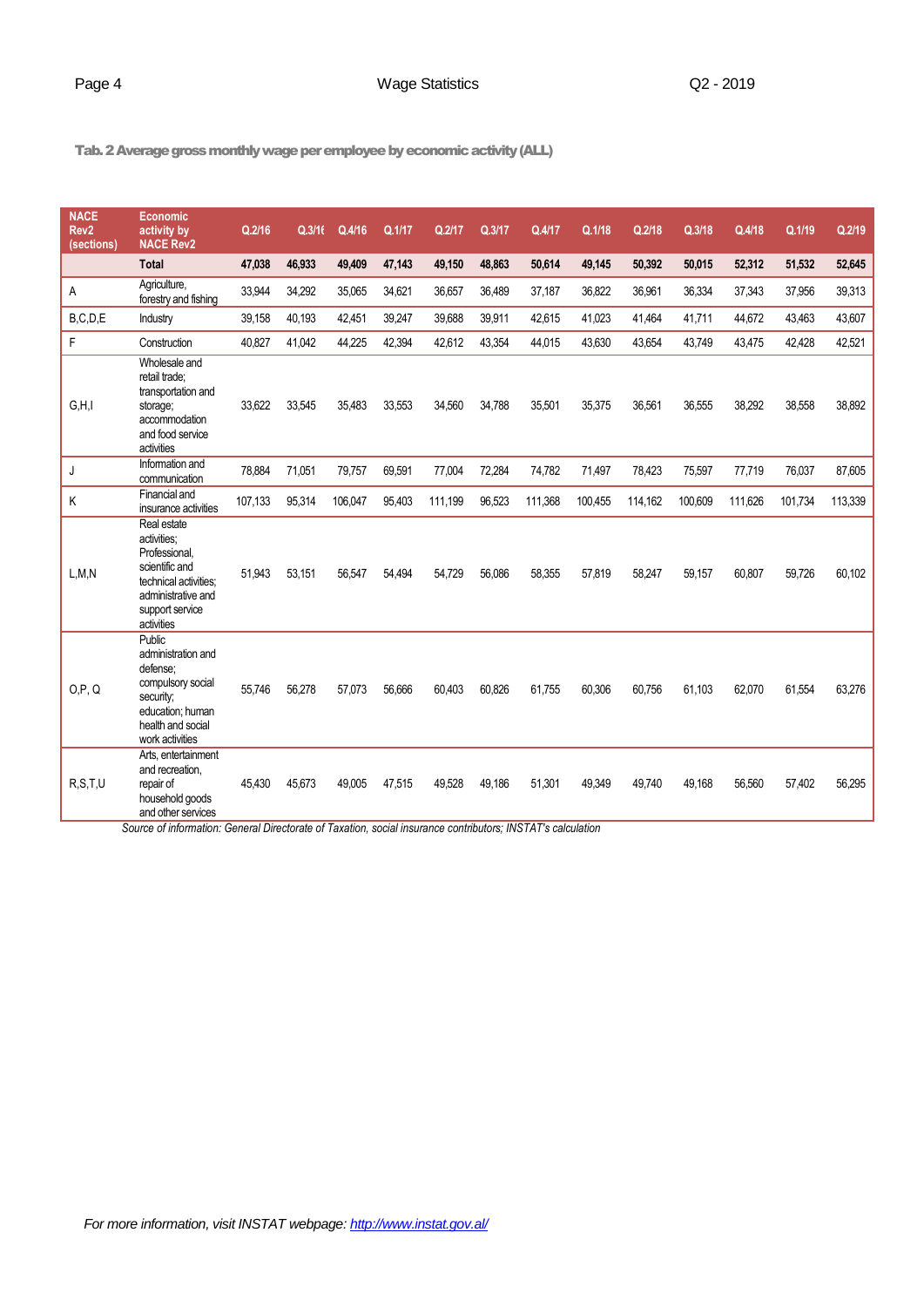### Page 5 and 2019 Wage Statistics COMEX COMEX COMEX COMEX COMEX COMEX COMEX COMEX COMEX COMEX COMEX COMEX COMEX COMEX COMEX COMEX COMEX COMEX COMEX COMEX COMEX COMEX COMEX COMEX COMEX COMEX COMEX COMEX COMEX COMEX COMEX COME

Tab. 3 Average gross monthly wage per employee by group-professions(ALL)

| <b>Group-occupations ISCO-08</b>                             | Q.2/16 | Q.3/16      | Q.4/16 | Q.1/17 | Q.2/17 | Q.3/17 | Q.4/17 | Q.1/18 | Q.2/18  | Q.3/18 | Q.4/18  | Q.1/19 | Q.2/19  |
|--------------------------------------------------------------|--------|-------------|--------|--------|--------|--------|--------|--------|---------|--------|---------|--------|---------|
| <b>Total</b>                                                 | 47.038 | 46.933      | 49.409 | 47,143 | 49.150 | 48,863 | 50.614 | 49.145 | 50,392  | 50,015 | 52,312  | 51.532 | 52,645  |
| Managers                                                     | 96.513 | 95.383      | 97,838 | 91,777 | 97,165 | 93,109 | 99,37' | 96.166 | 100.035 | 97,297 | 101.886 | 96,656 | 100,049 |
| Professionals                                                | 63,906 | 63.841      | 66,616 | 63,616 | 66,561 | 66,469 | 68.471 | 66.097 | 67,491  | 68,024 | 70,032  | 68.667 | 70,706  |
| Technicians and Associate<br>Professionals                   | 51.344 | 51<br>1.499 | 54,246 | 52,453 | 54,028 | 53,824 | 55,954 | 54,650 | 55,562  | 56,168 | 59,932  | 58,923 | 59,773  |
| <b>Clerical Support Workers</b>                              | 46.872 | 47.335      | 51,078 | 49,051 | 50,219 | 51,133 | 53,041 | 51,082 | 51,758  | 52,981 | 56,312  | 55,213 | 55,756  |
| Services and Sales Workers                                   | 34.473 | 34,533      | 36.011 | 35,209 | 37,021 | 37,123 | 37,924 | 37.770 | 38,077  | 37,040 | 38,235  | 39,081 | 39,736  |
| Skilled Agricultural, Forestry and<br><b>Fishery Workers</b> | 27.728 | 28.285      | 28.104 | 28.104 | 29,918 | 30.643 | 30.816 | 30.861 | 30,932  | 31.151 | 31.164  | 32,370 | 32,462  |
| <b>Craft and Related Trades Workers</b>                      | 30.531 | 30.987      | 33,913 | 32.176 | 33,085 | 33.711 | 35.340 | 33.898 | 34,516  | 34,782 | 36.438  | 35,578 | 35,958  |
| Plant and Machine Operators, and<br><b>Assemblers</b>        | 31.445 | 31.668      | 33.759 | 32.467 | 33,812 | 34,379 | 35.716 | 34,653 | 35,141  | 35,439 | 36,637  | 35,781 | 36,232  |
| <b>Workers (Elementary Occupations)</b>                      | 26,944 | 27.090      | 28,166 | 27,467 | 28,942 | 29,311 | 30.101 | 29,910 | 30,344  | 30,407 | 31,334  | 31,409 | 31,941  |
| <b>Armed Forces Occupations</b>                              | 53.563 | 53,797      | 55,463 | 55,029 | 58,457 | 58,318 | 60,466 | 59,613 | 59,645  | 59,087 | 59,150  | 59,379 | 63,522  |

 *Source of information: General Directorate of Taxation, social insurance contributors; INSTAT's calculation*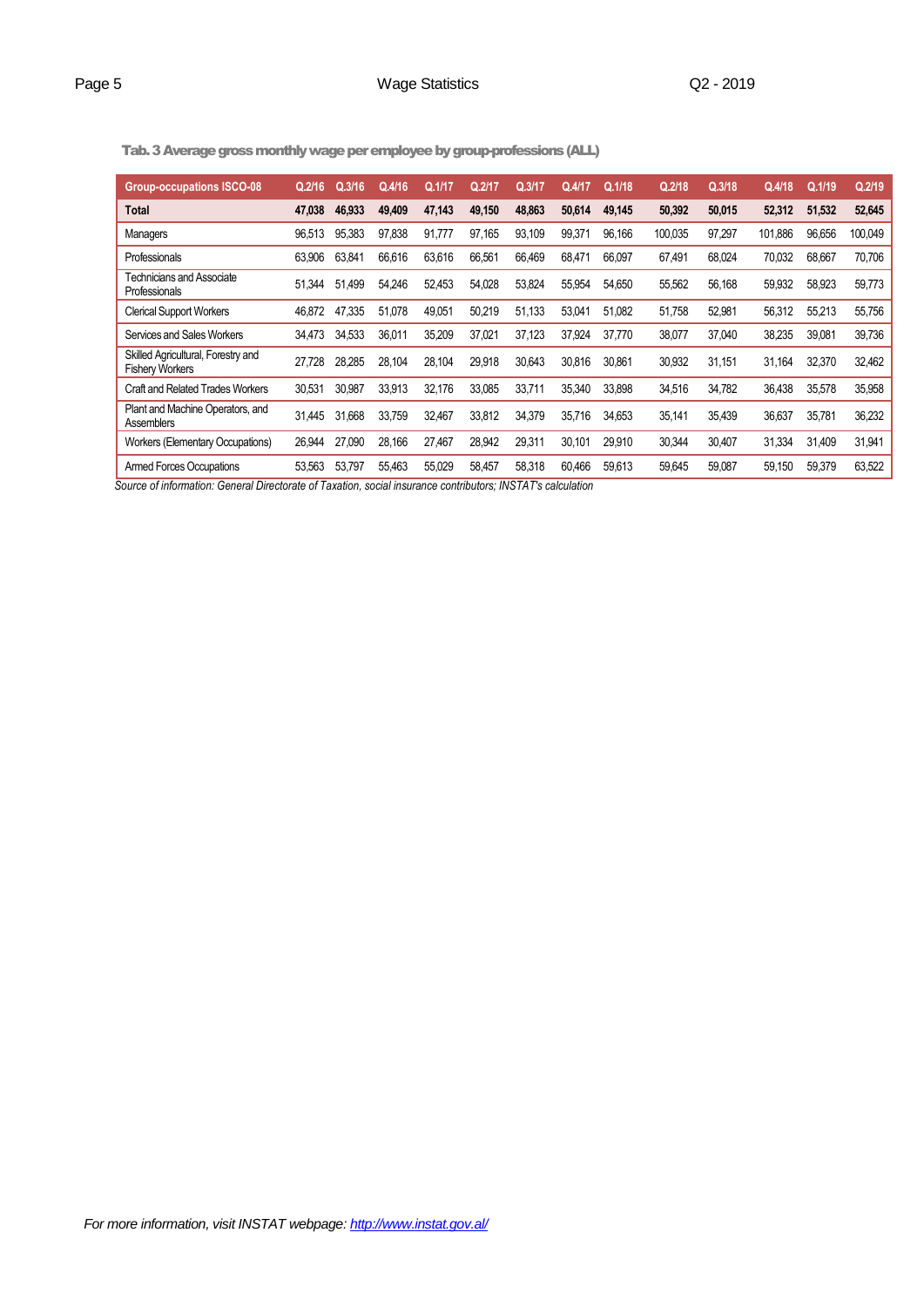# Methodology

This publication contains detailed data on the level of wages, their distribution and the change over the quarters. These statistics offer an opportunity to compare salaries in different economic activities and occupational groups. Wage statistics are also of particular importance to the monitoring of economic indicators that are used by policy-makers, employers and trade unions to assess job supply and job requirements.

#### **Legal Base**

- [Law No.17/2018 on Official Statistics](http://instat.gov.al/media/3972/law-no17-2018-on-official-statistics.pdf)
- Official Statistics National Programme 2017-2021
- Memorandum of Cooperation with the General Directorate of Taxation

### **Source of Information**

The source of Information on wages is the General Directorate of Taxation. base to the memorandum of cooperation. Data are from the enterprises payroll (E- SIG 025 form).

This form serves to declare three types of tax liabilities:

- Social Security Contributions.
- Health Insurance Contributions
- Income from Employment of Employees.

Variables are three types: original variables from DPT. additional variables from INSTAT and derived variables. The two main variables are the number of employees and the gross wage paid to the employee.

#### **Definitions**

*Average monthly wage* - is the gross wage of an employee for the work performed per month.

This is constituted by the following elements:

- Basic wage for job performed
- Additional payment for managerial duties
- Additional payment for years at work
- Additional payment for difficult working conditions
- Other regular additional payments

Social security contributions and taxation on income are not deducted from the average monthly wage.

*Monthly minimum wage* - is the official minimum wage approved by a Decision of the Council of Ministers.

#### **Classifications**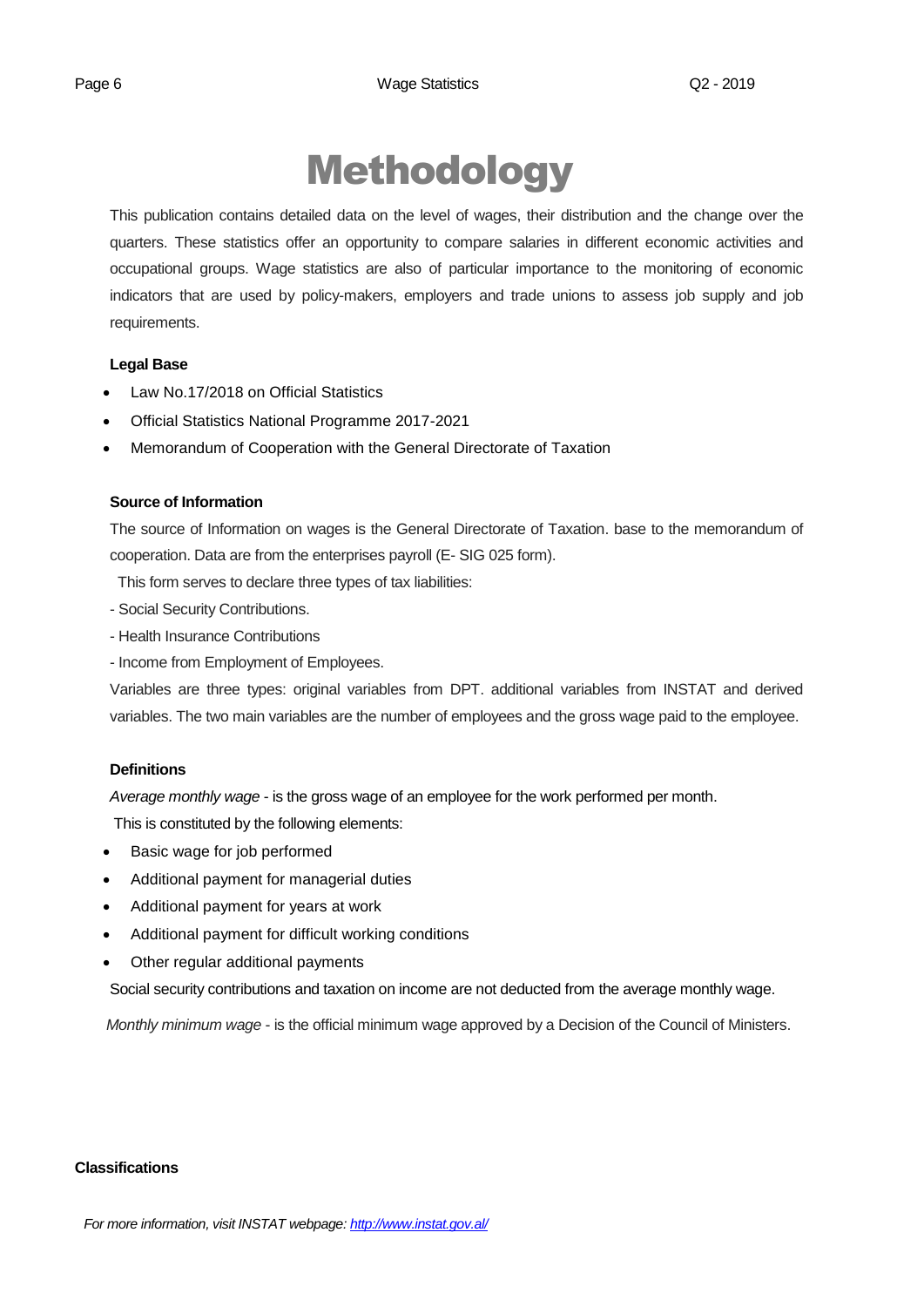• The classification of enterprises is done according to the Nomenclature of Economic Activities, NACE Rev. 2 as follows:

| Nace Rev2.<br>(Sections) | <b>Description</b>                                                                                                         |
|--------------------------|----------------------------------------------------------------------------------------------------------------------------|
| $\mathbf{A}$             | Agriculture. forestry and fishing                                                                                          |
| B                        | Mining and quarrying                                                                                                       |
| C                        | Manufacturing                                                                                                              |
| D                        | Electricity. gas. steam and air conditioning supply                                                                        |
| E                        | Water supply; sewerage. waste management and remediation activities                                                        |
| F                        | Construction                                                                                                               |
| G                        | Wholesale and retail trade; repair of motor vehicles and motorcycles                                                       |
| н                        | Transportation and storage                                                                                                 |
|                          | Accommodation and food service activities                                                                                  |
| J                        | Information and communication                                                                                              |
| K                        | Financial and insurance activities                                                                                         |
|                          | Real estate activities                                                                                                     |
| M                        | Professional, scientific and technical activities                                                                          |
| N                        | Administrative and support service activities                                                                              |
| $\Omega$                 | Public administration and defense; compulsory social security                                                              |
| P                        | Education                                                                                                                  |
| $\Omega$                 | Human health and social work activities                                                                                    |
| R                        | Arts, entertainment and recreation                                                                                         |
| S                        | Other service activities                                                                                                   |
| т                        | Activities of households as employers; undifferentiated goods- and services-producing activities of households for own use |
| U                        | Activities of extraterritorial organizations and bodies                                                                    |

## *•* Classification of occupations is done according to International Classification of Occupations, ISCO-08 as follows:

| ISCO 08 | <b>Description</b>                                          |
|---------|-------------------------------------------------------------|
| 1.      | <b>Managers</b>                                             |
| 11      | Chief executives. senior officials and legislators          |
| 12      | Administrative and commercial managers                      |
| 13      | Production and specialized services managers                |
| 14      | Hospitality. retail and other services managers             |
| 2.      | <b>Professionals</b>                                        |
| 21      | Science and engineering professionals                       |
| 22      | Health professionals                                        |
| 23      | Teaching professionals                                      |
| 24      | Business and administration professionals                   |
| 25      | Information and communications technology professionals     |
| 26      | Legal. social and cultural professionals                    |
| 3.      | Technicians and associate professionals                     |
| 31      | Science and engineering associate professionals             |
| 32      | Health associate professionals                              |
| 33      | Business and administration associate professionals         |
| 34      | Legal. social. cultural and related associate professionals |
| 35      | Information and communications technicians                  |
| 4.      | <b>Clerical support workers</b>                             |
| 41      | General and keyboard clerks                                 |
| 42      | Customer services clerks                                    |
| 43      | Numerical and material recording clerks                     |
| 44      | Other clerical support workers                              |